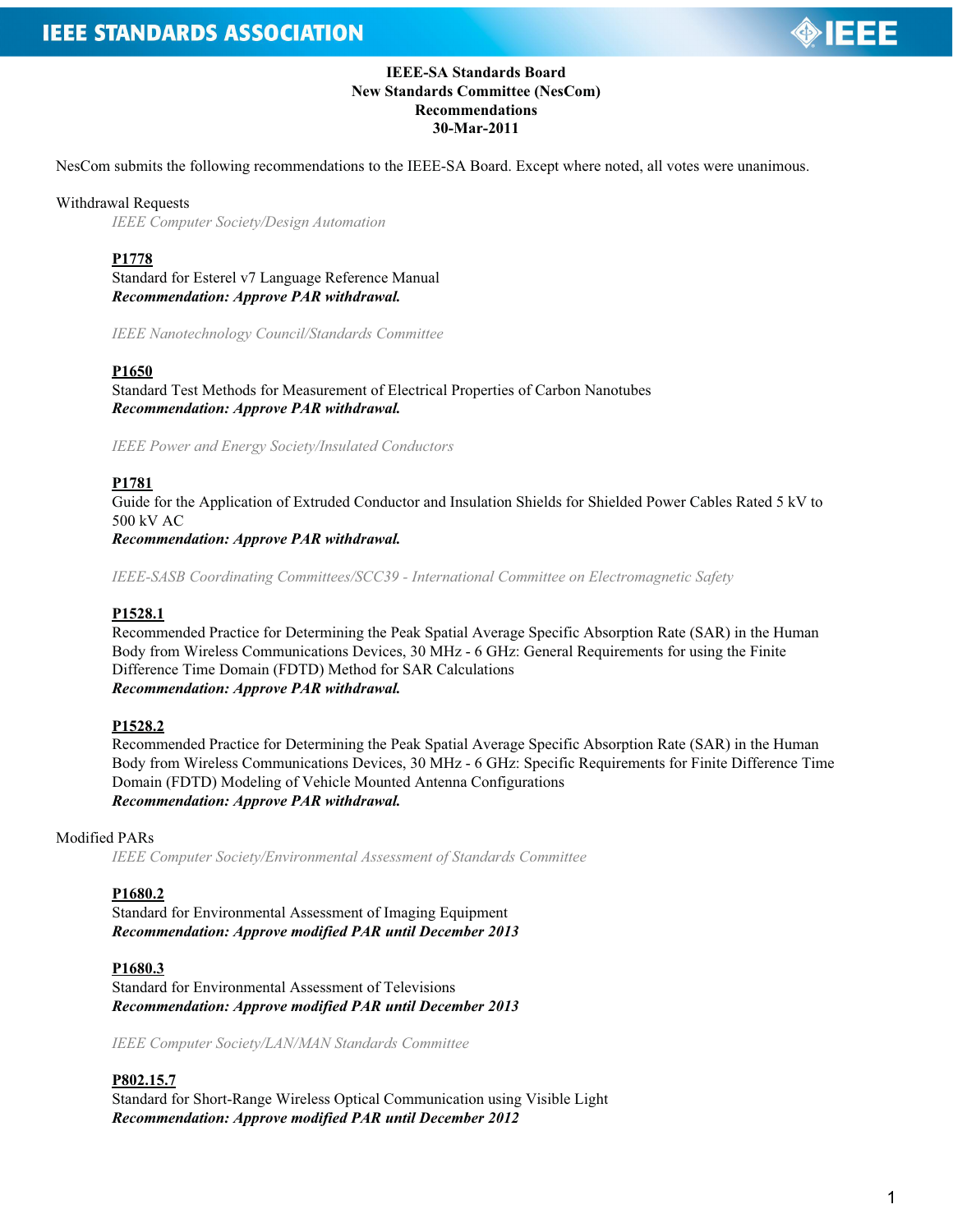# **P26512**

Standard for Systems and software engineering -- Requirements for acquirers and suppliers of user documentation *Recommendation: Approve modified PAR until December 2013*

*IEEE Industry Applications Society/Petroleum & Chemical Industry*

# **P1810**

Guide for the Installation of Fire-Rated Cables Suitable for Hydrocarbon Pool Fires for Critical and Emergency Shutdown Systems in Petroleum and Chemical Industries. *Recommendation: Approve modified PAR until December 2013*

## **P60092-510**

Standard for Cold Ironing - Part 1: High Voltage Shore Connection (HVSC) Systems- General Requirements *Recommendation: Approve modified PAR until December 2013*

*IEEE Instrumentation and Measurement Society/TC10 - Waveform Generation Measurement and Analysis*

## **P1658**

Standard for Terminology and Test Methods of Digital-to-Analog Converter Devices *Recommendation: Approve modified PAR until December 2011*

*IEEE Power and Energy Society/Nuclear Power Engineering*

## **P62582-1**

Standard for Nuclear power plants - Instrumentation and control important to safety - Electrical equipment condition monitoring methods - Part 1: General *Recommendation: Approve modified PAR until December 2013*

#### **P62582-2**

Standard for Nuclear power plants - Instrumentation and control important to safety - Electrical equipment condition monitoring methods - Part 2: Indenter modulus *Recommendation: Approve modified PAR until December 2013*

#### **P62582-3**

Standard for Nuclear power plants - Instrumentation and control important to safety - Electrical equipment condition monitoring methods - Part 3: Elongation at break *Recommendation: Approve modified PAR until December 2013*

#### **P62582-4**

Standard for Nuclear power plants - Instrumentation and control important to safety - Electrical equipment condition monitoring methods Part 4: Oxidation induction techniques *Recommendation: Approve modified PAR until December 2013*

*IEEE Power and Energy Society/Stationary Batteries Committee*

## **P535**

Standard for Qualification of Class 1E Vented Lead Acid Storage Batteries for Nuclear Power Generating Stations *Recommendation: Approve modified PAR until December 2013*

*IEEE Power and Energy Society/Substations*

# **P1031**

Guide for the Functional Specification of Transmission Static Var Compensators *Recommendation: Approve modified PAR until December 2011*

#### **P1613**

Standard for Environmental and Testing Requirements for Communications Networking Devices Installed in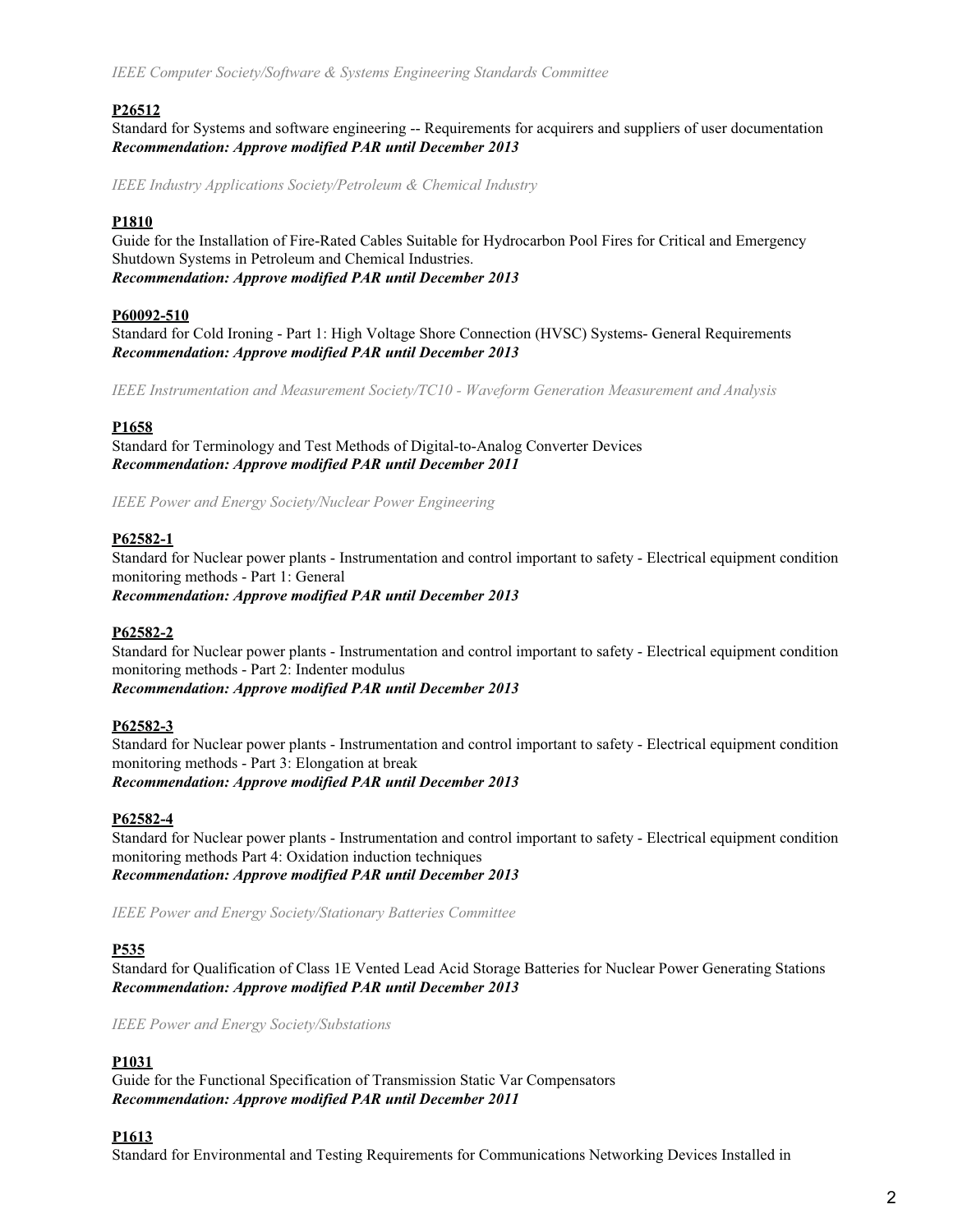# Electric Power Facilities *Recommendation: Approve modified PAR until December 2014*

*IEEE Power and Energy Society/Switchgear*

## **P62271-37-082**

Standard for High-voltage switchgear and controlgear - Part 37-082: Standard practice for the measurement of sound pressure levels on alternating current circuit-breakers *Recommendation: Approve modified PAR until December 2012*

*IEEE Power and Energy Society/Transmission and Distribution*

# **P1835**

Standard for Atmospheric (Above-Grade) Corrosion Control of Existing Electric Transmission, Distribution, and Substation Structures by Coating Systems *Recommendation: Approve modified PAR until December 2015*

## **P1839**

Standard for Below-Grade Corrosion Control of Transmission, Distribution, and Substation Structures by Coating Repair Systems

*Recommendation: Approve modified PAR until December 2015*

## New PARs

*IEEE-SA Board of Governors/Corporate Advisory Group*

# **P1860**

Standard for Voltage and Reactive Power in 1000kV or Greater AC Systems *Recommendation: Conditionally approve new PAR until December 2015 contingent of the edits that NesCom requested during the NesCom meeting being incorporated into the PAR*

## **P1861**

Standard for Acceptance Tests on Sitehand-Over Test of 1000kV or Greater AC Electric Equipment and Commissioning Procedures

*Recommendation: Conditionally approve new PAR until December 2015 contingent of the edits that NesCom requested during the NesCom meeting being incorporated into the PAR*

## **P1862**

Standard for Overvoltage and Insulation Coordination of 1000kV or Greater Ultra High Voltage (UHV) AC Transmission Projects

*Recommendation: Conditionally approve new PAR until December 2015 contingent of the edits that NesCom requested during the NesCom meeting being incorporated into the PAR*

## **P3333**

Standard for the Quality Assessment of Three Dimensional (3D) Displays, 3D Contents and 3D Devices based on Human Factors

*Recommendation: Approve new PAR until December 2015*

*IEEE Communications Society/Standards Committee*

#### **P1900.7**

Radio Interface for White Space Dynamic Spectrum Access Radio Systems Supporting Fixed and Mobile Operation *Recommendation: Approve new PAR until December 2015 [Approve=6, Disapprove=2, Abstain=2]*

## **P1906.1**

Recommended Practice for Nanoscale and Molecular Communication Framework *Recommendation: Approve new PAR until December 2015*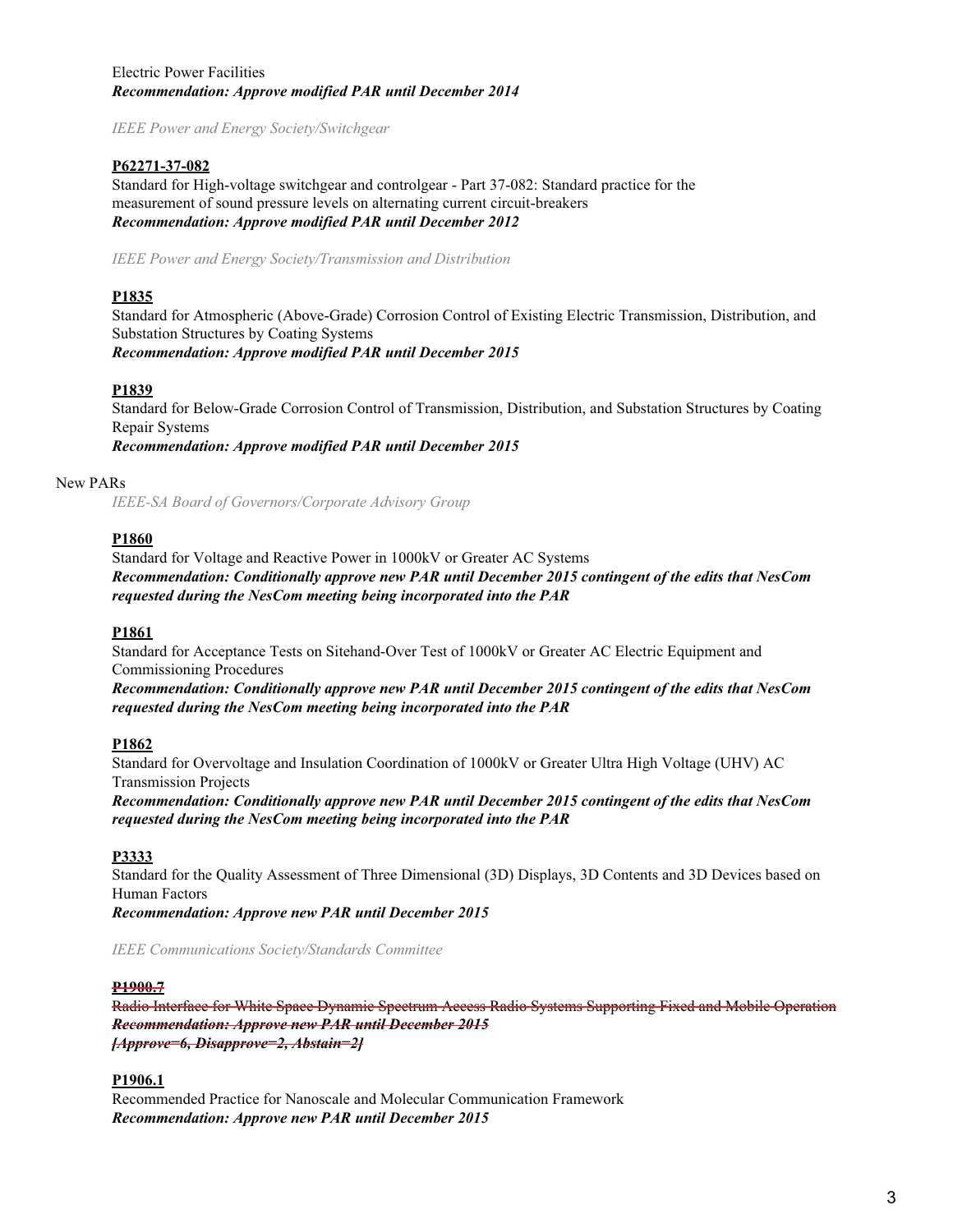## **P1822**

Standard for Digital Microscope Analyzer, Whole Slide Image Scanner and Digital Microscope *Recommendation: Approve new PAR until December 2015*

*IEEE Power and Energy Society/Power System Relaying*

## **PC37.244**

Guide for Phasor Data Concentrator Requirements for Power System Protection, Control, and Monitoring *Recommendation: Approve new PAR until December 2015*

*IEEE Power and Energy Society/Transmission and Distribution*

## **P1453.1**

Adoption of IEC/TR 61000-3-7:2008, Electromagnetic compatibility (EMC)-Limits-Assessment of emission limits for the connection of fluctuating installations to MV, HV and EHV power systems *Recommendation: Approve new PAR until December 2015*

*IEEE-SASB Coordinating Committees/SCC39 - International Committee on Electromagnetic Safety*

#### **P62704-1**

Standard for Determining the Peak Spatial Average Specific Absorption Rate (SAR) in the Human Body from Wireless Communications Devices, 30 MHz - 6 GHz. Part 1: General Requirements for using the Finite Difference Time Domain (FDTD) Method for SAR Calculations *Recommendation: Approve new PAR until December 2015*

## **P62704-2**

Standard for Determining the Peak Spatial Average Specific Absorption Rate (SAR) in the Human Body from Wireless Communications Devices, 30 MHz - 6 GHz. Part 2: Specific Requirements for Finite Difference Time Domain (FDTD) Modeling of Vehicle Mounted Antenna Configurations *Recommendation: Approve new PAR until December 2015*

#### **P62704-3**

Standard for Determining the Peak Spatial-Average Specific Absorption Rate (SAR) in the Human Body from Wireless Communications Devices, 30 MHz - 6 GHz. Part 3: Specific Requirements for Finite Difference Time Domain (FDTD) Modeling of Mobile Phones/Personal Wireless Devices *Recommendation: Approve new PAR until December 2015*

*IEEE Vehicular Technology Society/Rail Transportation Standards Committee*

#### **P1833**

Guide for the Design of Direct Current Overhead Contact Systems for Transit Systems *Recommendation: Approve new PAR until December 2015*

#### PARs for the Revision of Standards

*IEEE Computer Society/Design Automation*

#### **P1076**

Standard for VHDL Language Reference Manual *Recommendation: Approve PAR for the revision of a standard until December 2015*

## **P1076.1**

Standard VHDL Analog and Mixed-Signal Extensions *Recommendation: Approve PAR for the revision of a standard until December 2015*

*IEEE Instrumentation and Measurement Society/TC5 - Connectors in Measurements*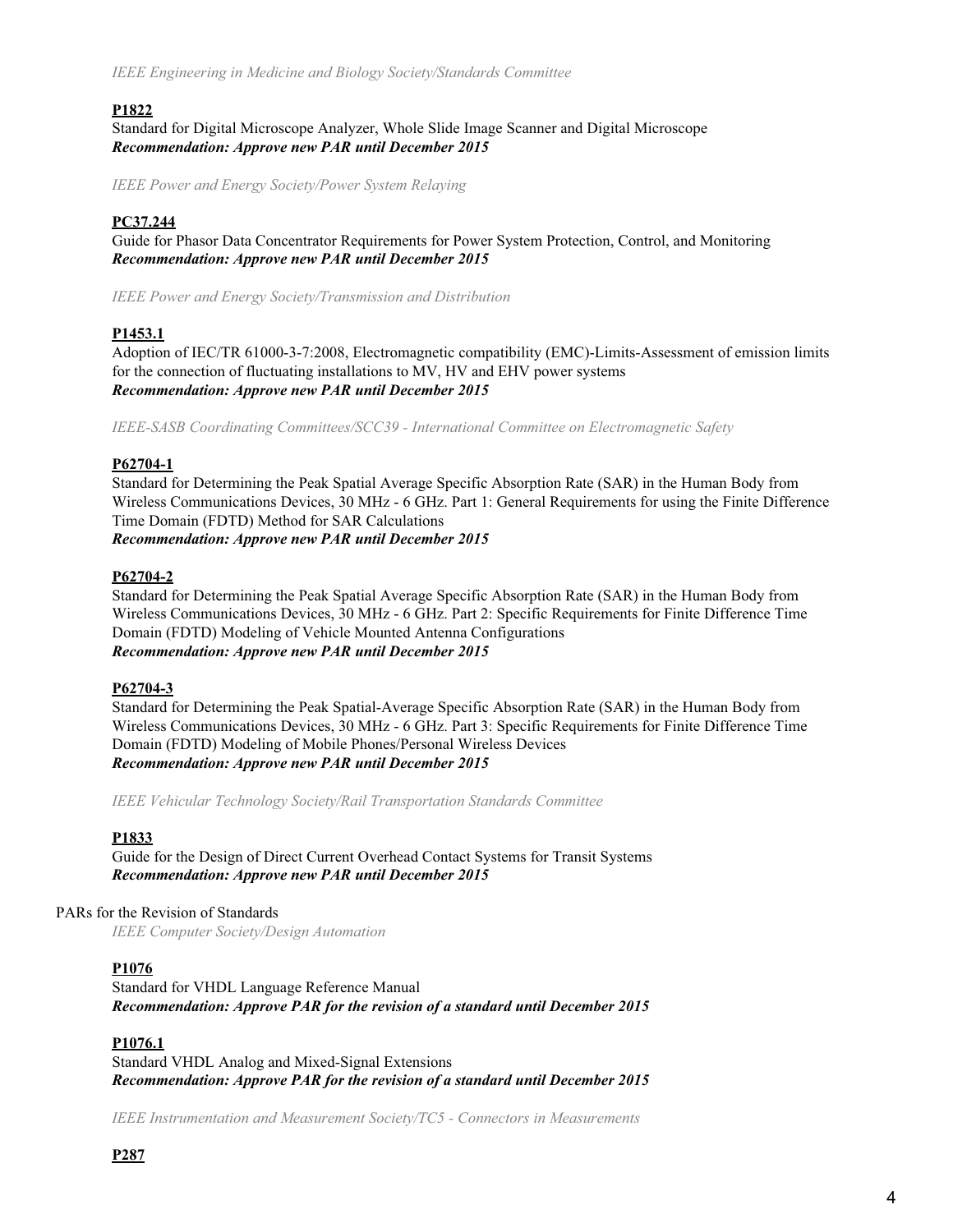# Standard for Precision Coaxial Connectors (DC to 110 GHz) *Recommendation: Approve PAR for the revision of a standard until December 2015*

*IEEE Power and Energy Society/Nuclear Power Engineering*

## **P383**

Standard for Qualifying Electric Cables and Splices for Nuclear Facilities *Recommendation: Approve PAR for the revision of a standard until December 2015*

# **P1205**

Guide for Assessing, Monitoring, and Mitigating Aging Effects on Electrical Equipment Used in Nuclear Power Generating Stations and Other Nuclear Facilities *Recommendation: Approve PAR for the revision of a standard until December 2015*

*IEEE Power and Energy Society/Surge Protective Devices/Low Voltage*

# **PC62.33**

Standard for Test Methods and Performance Values of Metal-Oxide Varistor Surge Protective Components *Recommendation: Defer Motion to Approve PAR for the revision of a standard until the NesCom Continuous Processing telecon in May.*

*IEEE Power and Energy Society/Substations*

# **P525**

Guide for the Design and Installation of Cable Systems in Substations *Recommendation: Approve PAR for the revision of a standard until December 2015*

## **P1402**

Standard for Physical Security of Electric Power Substations *Recommendation: Approve PAR for the revision of a standard until December 2015*

*IEEE Power and Energy Society/Switchgear*

# **PC37.16**

Standard for Preferred Ratings, Related Requirements, and Application Recommendations for Low-Voltage AC (1000 V and below) and DC (3200 V and below) Power Circuit Breakers *Recommendation: Approve PAR for the revision of a standard until December 2015*

*IEEE Power and Energy Society/Transmission and Distribution*

## **P1243**

Guide for Improving the Lightning Performance of Transmission Lines *Recommendation: Conditionally approve PAR for the revision of a standard until December 2015 contingent upon wording change requested by NesCom in the NesCom meeting being incorporated into the PAR.*

*IEEE Power and Energy Society/Transformers*

## **PC57.12.34**

Standard for Requirements for Pad-Mounted, Compartmental Type, Self Cooled, Three Phase Distribution Transformers, 10 MVA and Smaller; High Voltage, 34.5kV Nominal System Voltage and Below; Low Voltage, 15kV Nominal System Voltage and Below

*Recommendation: Approve PAR for the revision of a standard until December 2015*

# **PC57.140**

Guide for Evaluation and Reconditioning of Liquid Immersed Power Transformers *Recommendation: Approve PAR for the revision of a standard until December 2015*

*IEEE Power Electronics Society/Standards Committee*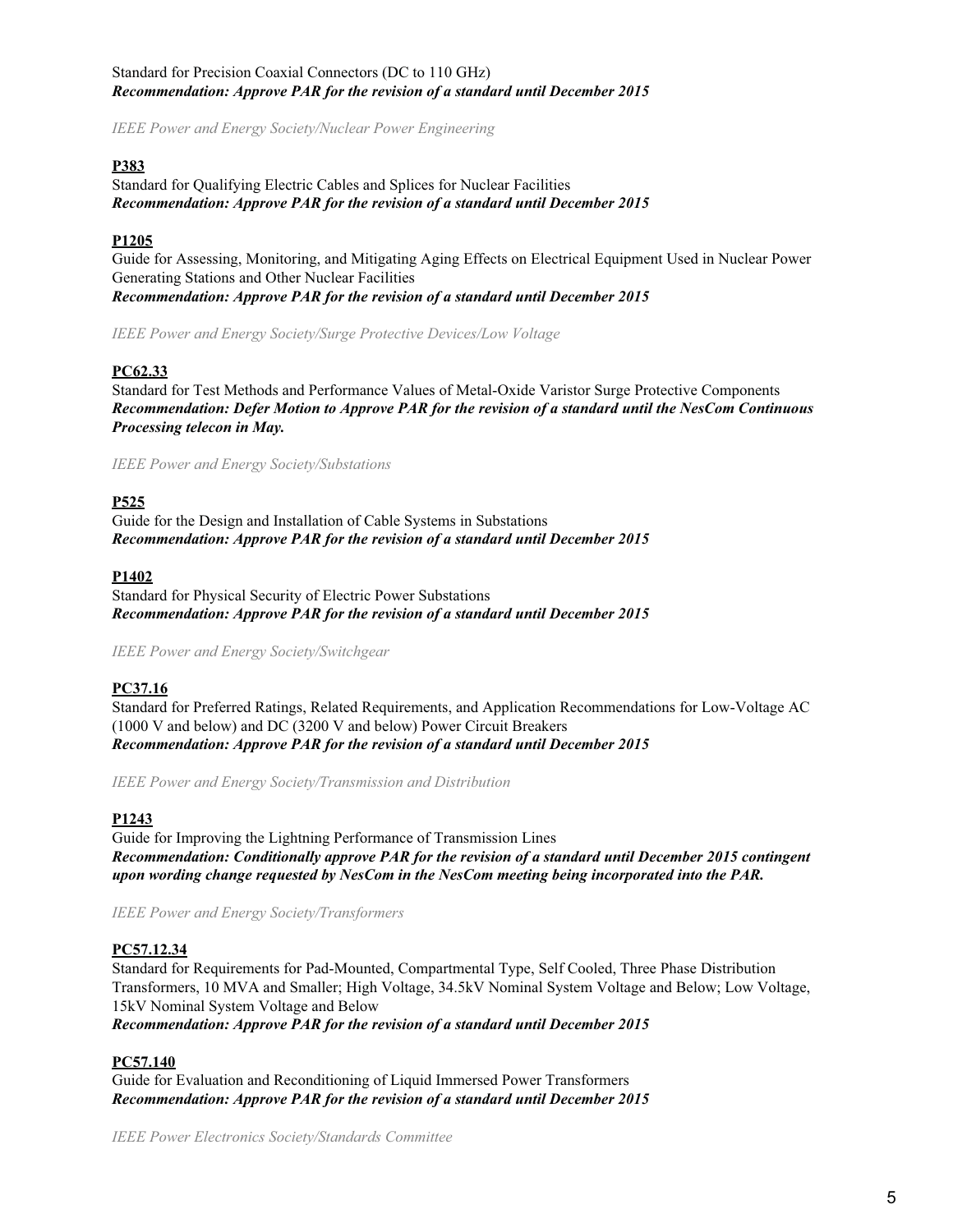# **P1573**

Recommended Practice for Electronic Power Subsystems: Parameters, Interfaces, Elements, and Performance *Recommendation: Conditionally approve PAR for the revision of a standard until December 2015 contingent upon removal of the last sentence of the scope from the PAR.*